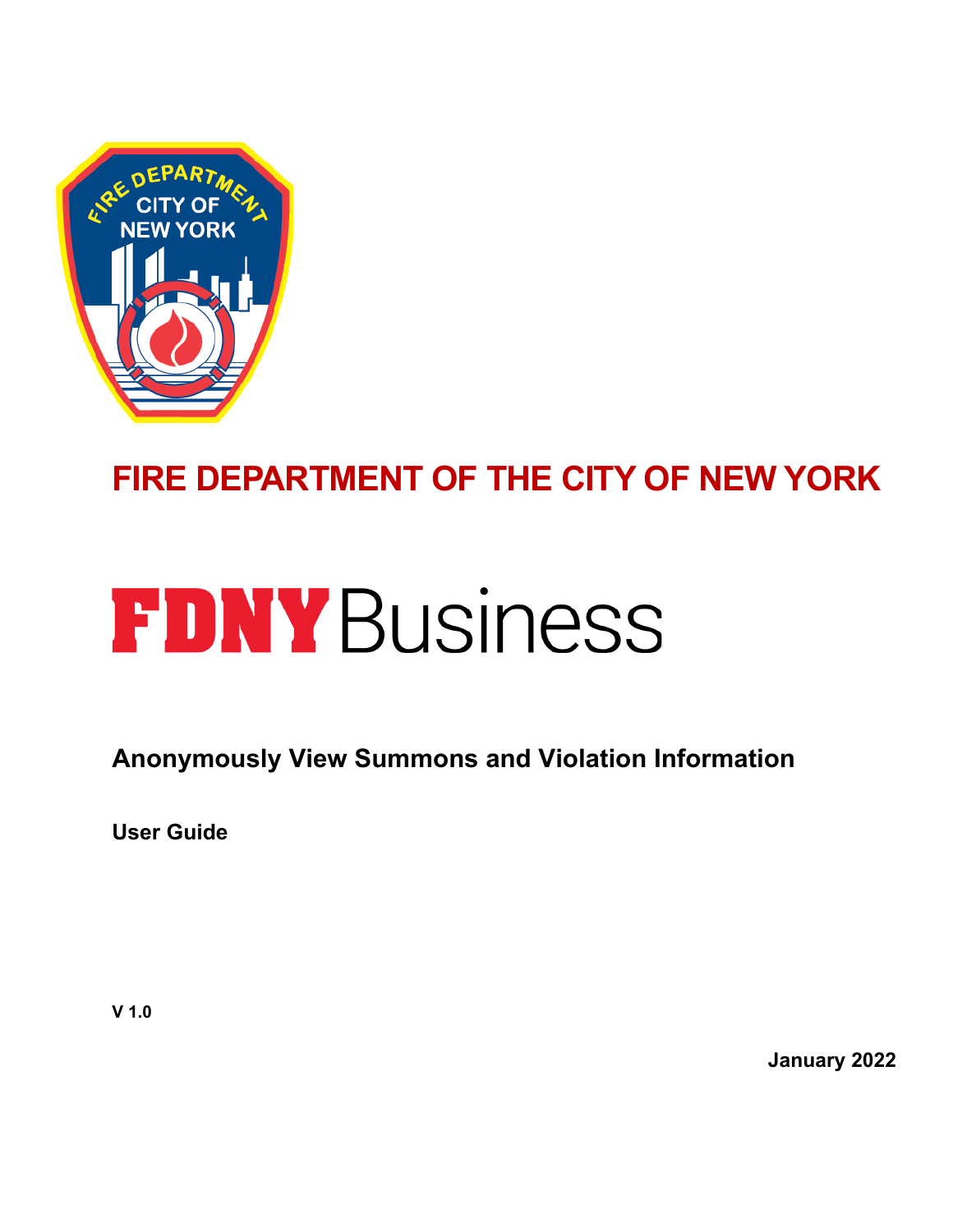## **CONTENTS**

| View Violation and Summons Information (no login required)  4 |  |
|---------------------------------------------------------------|--|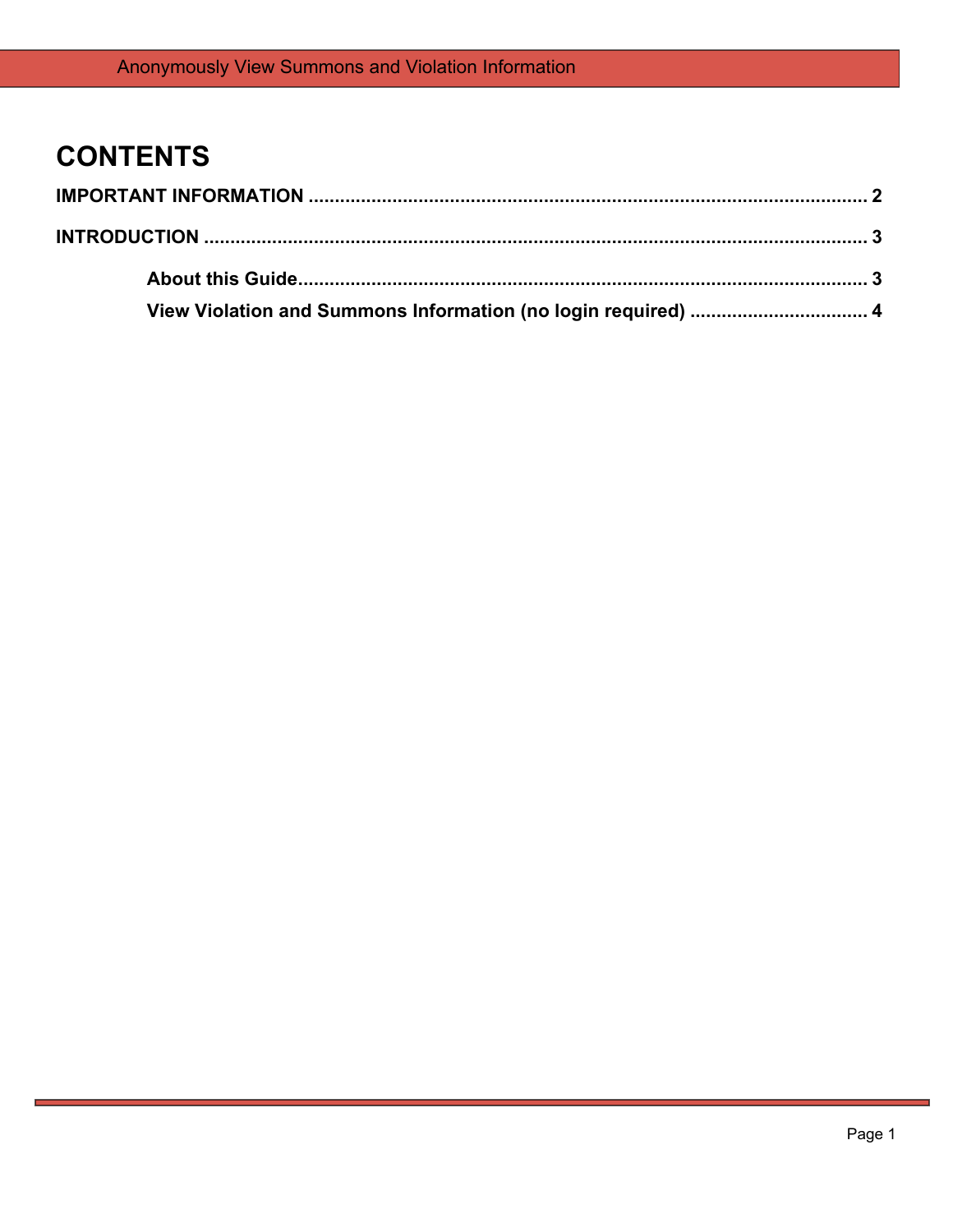## <span id="page-2-0"></span>**IMPORTANT INFORMATION**

This guide is made available by the Fire Department City of New York (FDNY) as a courtesy to the public. It does not represent all the filing requirements for any given FDNY application. Though every effort is made to continuously update this guide, it in no way supersedes, or otherwise substitutes for the legal or procedural requirements of the New York City Fire Code, Building Code, Zoning Resolution or any other applicable rules, regulations or policies.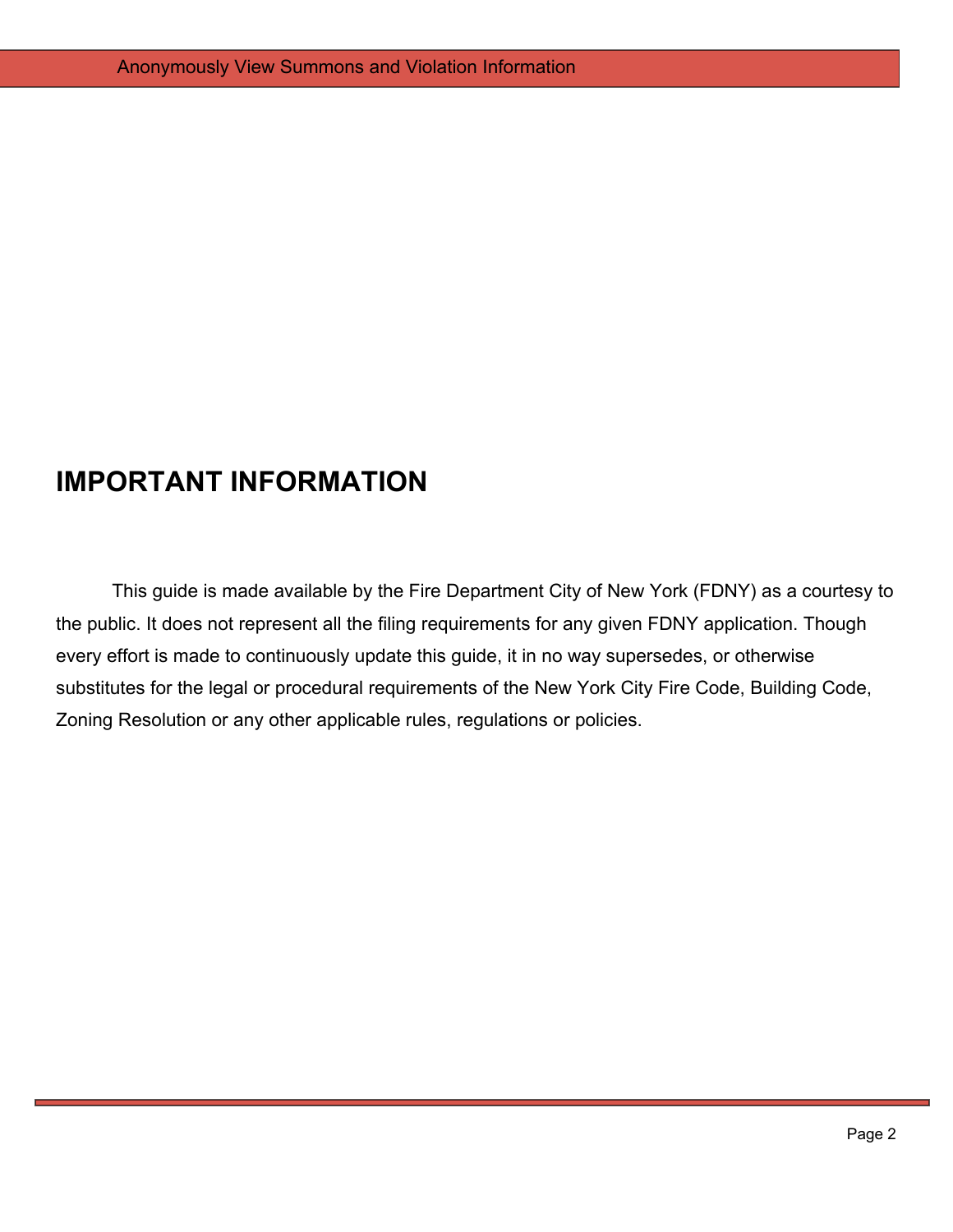## <span id="page-3-0"></span>**INTRODUCTION**

#### <span id="page-3-1"></span>**About this Guide**

.

The *Anonymously View Summons and Violation Information* Guide is designed to assist users with accessing and viewing the current status of Enforcement records online via FDNY Business.

Online accessing and viewing can be done from any computer with an Internet connection.

You do not need to log into FDNY Business to access Enforcement records online. You will need the Record ID of the Summons or Violation.

Numbers in the images will assist you in following the instructions. For example,  $\Box$  indicates your first action,  $\boxed{2}$  indicates your second action, etc.

For additional assistance, dial 311 and ask for FDNY Business Support or send an email to [FDNY.BusinessSupport@FDNY.nyc.gov.](mailto:FDNY.BusinessSupport@FDNY.nyc.gov)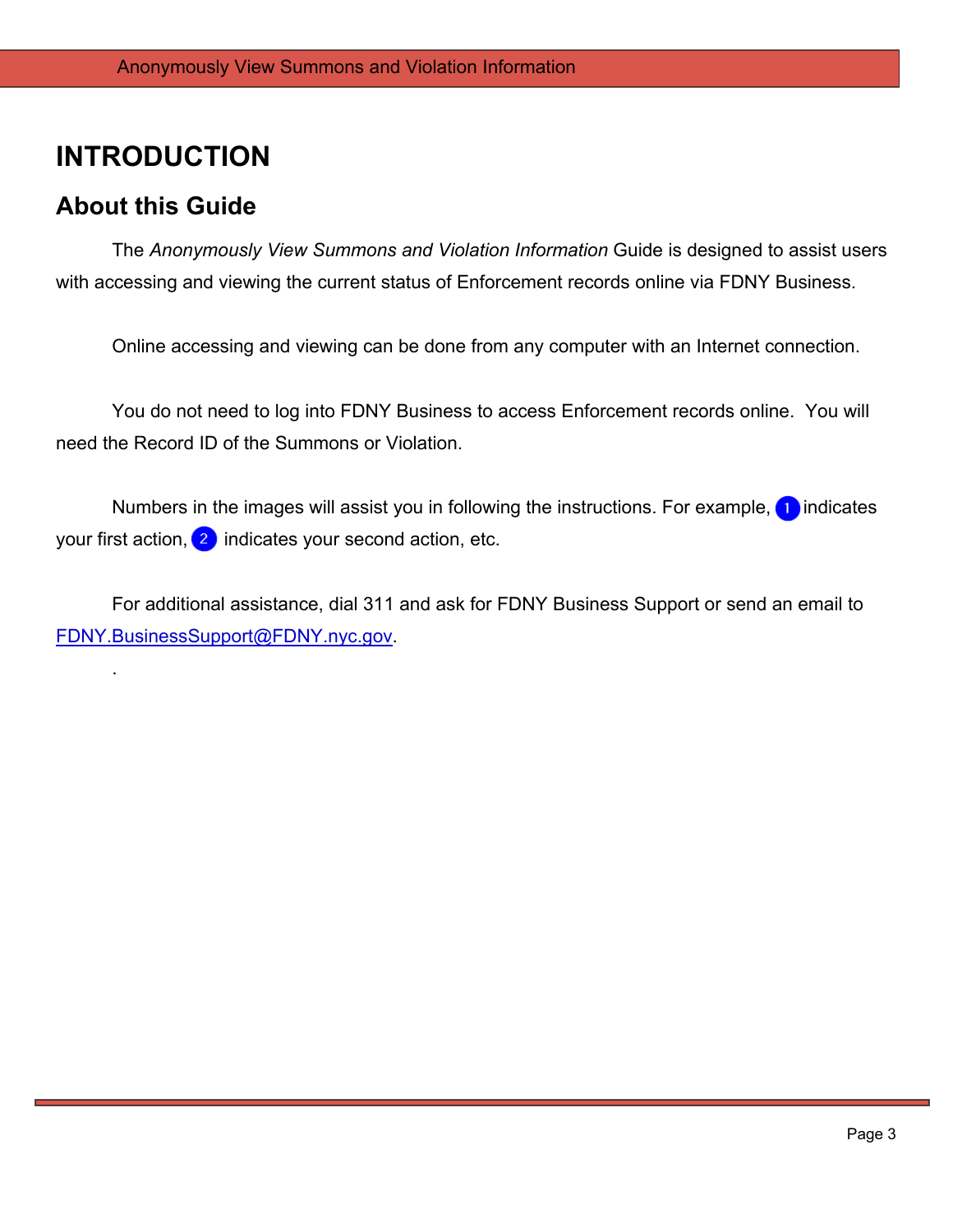### <span id="page-4-0"></span>**View Violation and Summons Information (no login required)**

#### **Search for your Account / Record Number** Step 1:

To begin, from your computer browse to the **[FDNY Business Home Page](https://fires.fdnycloud.org/CitizenAccess/Default.aspx) and click on the Search Application/Requests Link** option below "What would you like to do today?". See Figure 1. You can also select **Violation Search** under the services menu.

| <b>FDNY</b> Business                                                                                                                                                |                                                                 |                   |                                                                                                                                     |  |
|---------------------------------------------------------------------------------------------------------------------------------------------------------------------|-----------------------------------------------------------------|-------------------|-------------------------------------------------------------------------------------------------------------------------------------|--|
| <b>FDNY Dashboard</b>                                                                                                                                               | <b>Return to NYC Business</b>                                   |                   |                                                                                                                                     |  |
|                                                                                                                                                                     |                                                                 |                   |                                                                                                                                     |  |
| <b>My Account</b>                                                                                                                                                   |                                                                 |                   |                                                                                                                                     |  |
|                                                                                                                                                                     |                                                                 |                   | Announcements Register for an Account Login                                                                                         |  |
| Home                                                                                                                                                                |                                                                 |                   |                                                                                                                                     |  |
| <b>Advanced Search</b>                                                                                                                                              |                                                                 |                   |                                                                                                                                     |  |
|                                                                                                                                                                     |                                                                 |                   | We are pleased to offer our citizens, businesses, and visitors access to government services online, 24 hours a day, 7 days a week. |  |
|                                                                                                                                                                     | Submit a Certificate of Fitness Renewal Request                 |                   |                                                                                                                                     |  |
|                                                                                                                                                                     |                                                                 |                   |                                                                                                                                     |  |
|                                                                                                                                                                     | <b>Services</b>                                                 | <b>Contact Us</b> | <b>Get Help</b>                                                                                                                     |  |
|                                                                                                                                                                     | Pay Now                                                         | <b>By Phone</b>   | <b>User Guide</b>                                                                                                                   |  |
| What would you like to do today?<br>Search Applications/Requests<br>Make a Payment<br><b>Link to Record</b><br><b>Request a PIN</b><br>Link to Record - Using a PIN | <b>View/Download LOA/Permit</b><br>2<br><b>Violation Search</b> | <b>By Email</b>   | FAQs<br><b>Stay Connected</b>                                                                                                       |  |

**Figure 1: Search Applications/Request***s*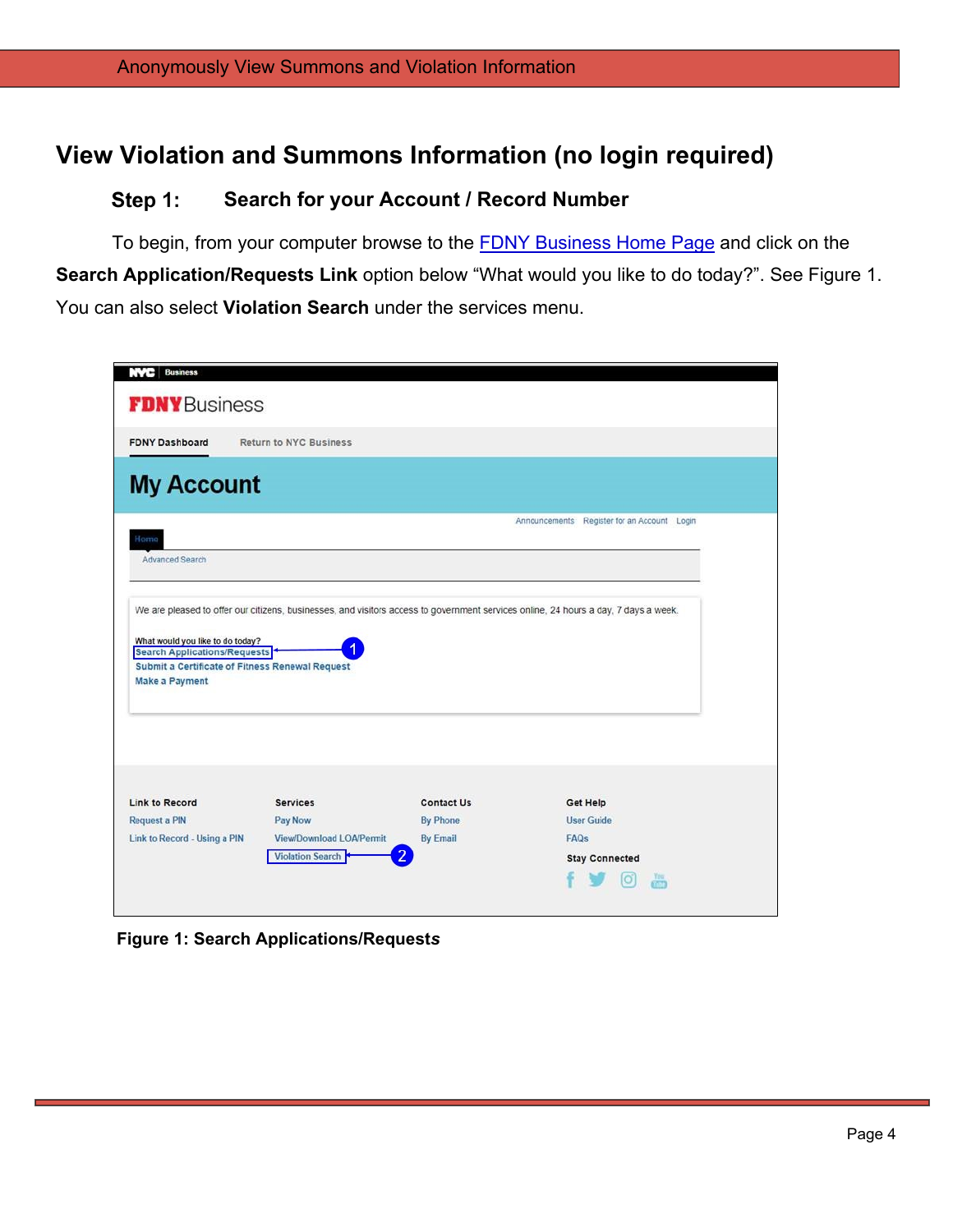#### Step 2: **Enter your Account / Record Number**

On the **General Search** page, enter the Account / Record Number associated with the Violation, FDNY Summons or Criminal Court Summons and click the **Search** button as shown in the example below.

| <b>NVC</b> Business             |                               |               |                               |  |
|---------------------------------|-------------------------------|---------------|-------------------------------|--|
| <b>FDNY</b> Business            |                               |               |                               |  |
| <b>FDNY Dashboard</b>           | <b>Return to NYC Business</b> |               |                               |  |
| <b>My Account</b>               |                               |               |                               |  |
| Home                            |                               | Announcements | Register for an Account Login |  |
| <b>Search Applications</b>      | <b>Create an Application</b>  |               |                               |  |
| <b>General Search</b>           |                               |               |                               |  |
| <b>Account / Record Number:</b> |                               |               |                               |  |
| Search<br>Clear                 | 2                             |               |                               |  |

**Figure 2: Search for Account / Record Number**